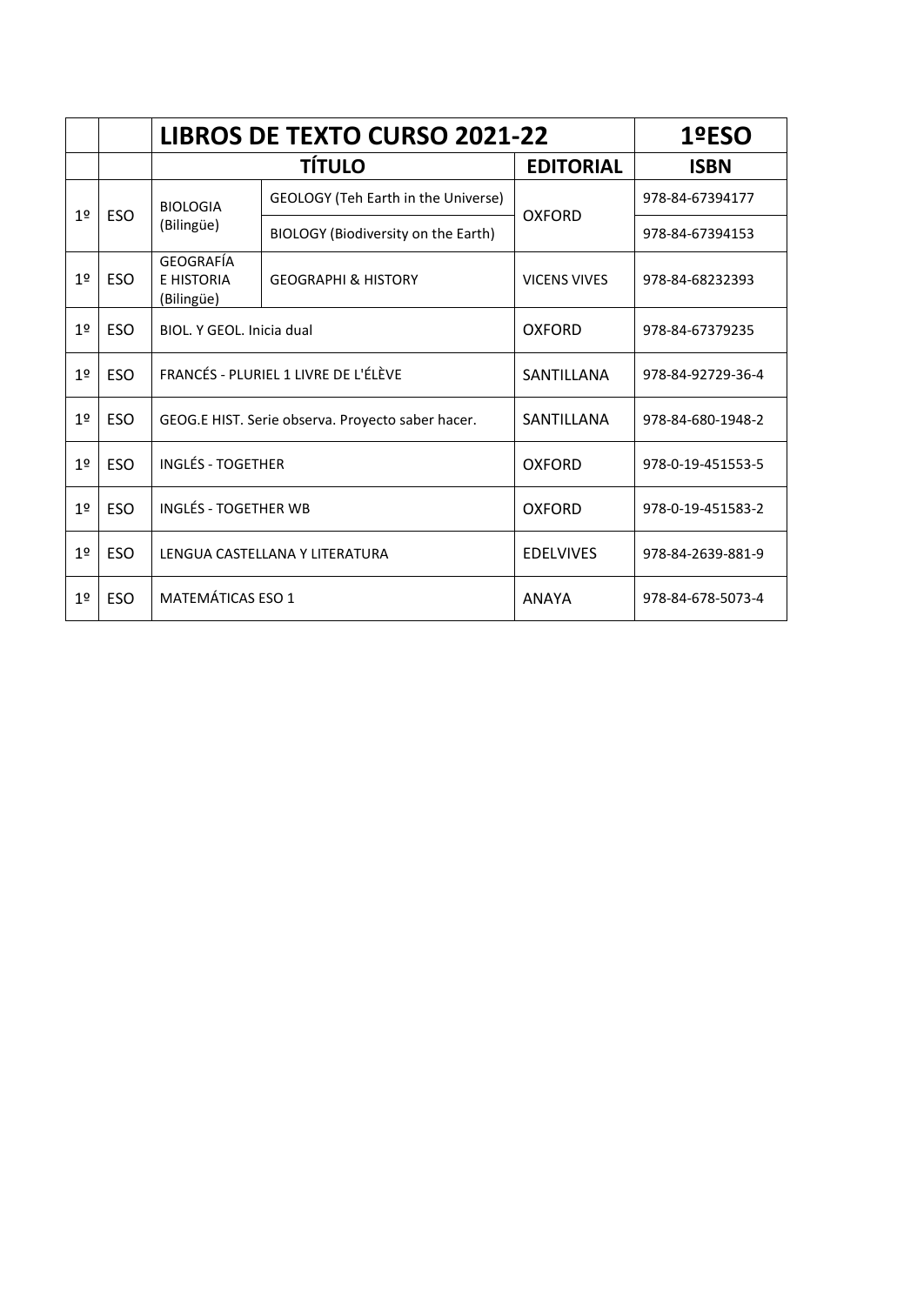|     | <b>LIBROS DE TEXTO CURSO 2021-22</b>                              | <b>PAI</b>        |                                                             |
|-----|-------------------------------------------------------------------|-------------------|-------------------------------------------------------------|
|     | <b>TÍTULO</b>                                                     | <b>EDITORIAL</b>  | <b>ISBN</b>                                                 |
| PAI | GEOG.E HIST. Serie observa. Proyecto saber hacer.                 | SANTILLANA        | 978-84-680-1948-2                                           |
| PAI | <b>TEAMWORK ESO 1 Student's Book</b>                              | <b>BURLINGTON</b> | 978-9925-30-457-8                                           |
| PAI | <b>TEAMWORK ESO 1 Workbook</b>                                    | <b>BURLINGTON</b> | 978-9925-30-509-4                                           |
| PAI | <b>BIOLOGIA Y GEOLOGIA LA BIODIVERSIDAD</b><br>AVANZA SABER HACER | SANTILLANA        | 978-84-680-4056-1<br>978-84-680-1722-8<br>978-84-680-4057-8 |
| PAI | <b>MATEMÁTICAS ESO 1</b>                                          | <b>ANAYA</b>      | 978-84-678-5073-4                                           |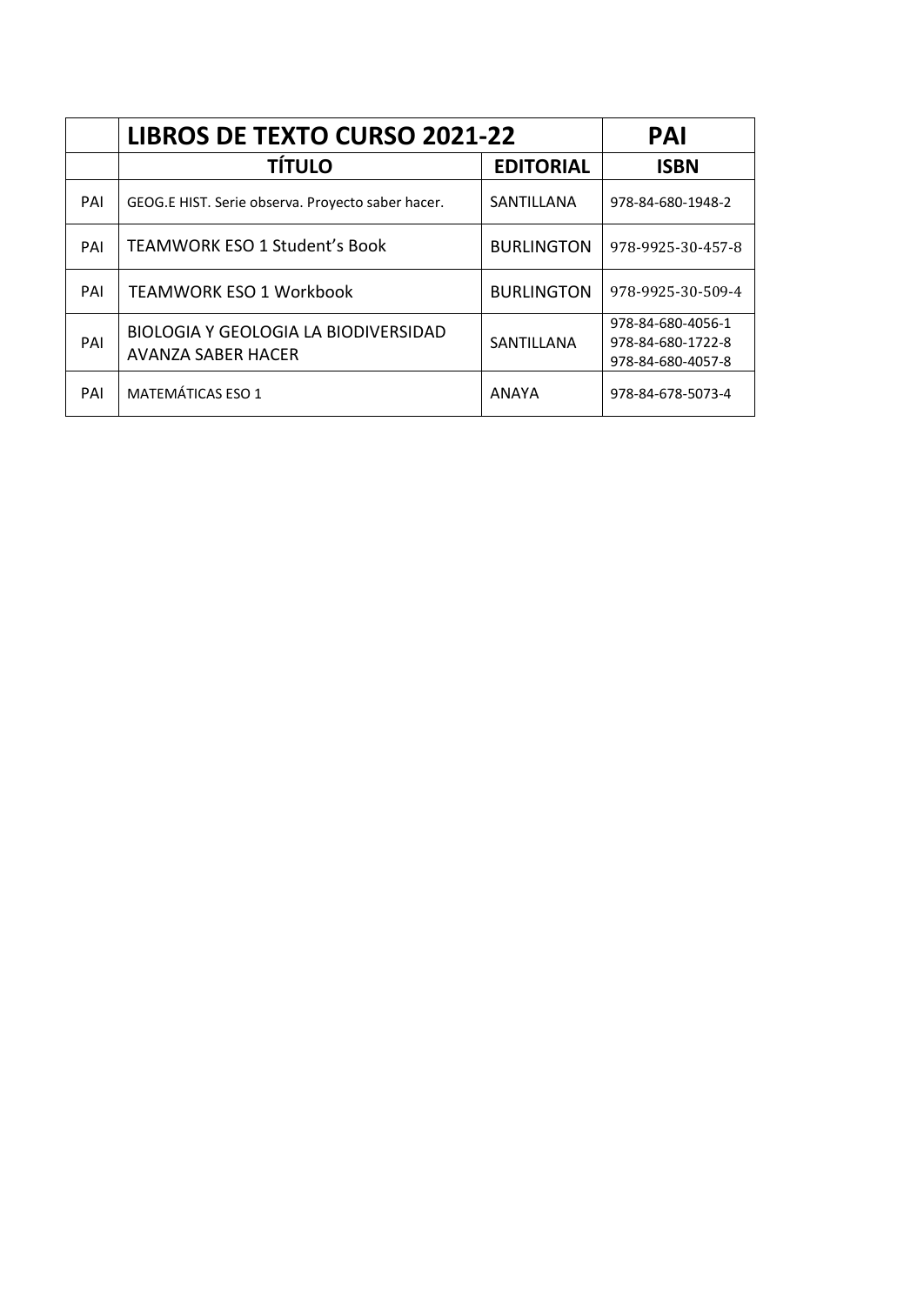|                |            |                                                | <b>LIBROS DE TEXTO CURSO 2021-22</b> |                  |                   |  |
|----------------|------------|------------------------------------------------|--------------------------------------|------------------|-------------------|--|
|                |            |                                                | <b>TÍTULO</b>                        | <b>EDITORIAL</b> | <b>ISBN</b>       |  |
| 2 <sup>0</sup> | <b>ESO</b> | Física y Química<br>(Bilingüe)                 | Physics and chemistry 2ESO std book) | SANTILLANA       | 978-8414105290    |  |
| 2 <sup>0</sup> | <b>ESO</b> | Matemáticas<br>(Bilingüe)                      | Matematics 2º ESO                    | <b>ANAYA</b>     | 978-8469825754    |  |
| 2 <sup>0</sup> | ESO.       | F y Q-Serie Investiga-Proyecto saber hacer     |                                      | SANTILLANA       | 978-84-680-1952-9 |  |
| 2 <sup>0</sup> | <b>ESO</b> | HISTORIA .SERIE DESCUBRE. PROYECTO SABER HACER |                                      | SANTILLANA       | 978-84-141-0246-6 |  |
| 2 <sup>0</sup> | <b>ESO</b> | INICIA DUAL TECNOLOGÍA ARAGÓN 2                |                                      | OXFORD           | 978-0190503734    |  |
| 2 <sup>0</sup> | <b>ESO</b> |                                                | LENGUA CASTELLANA Y LITERATURA       | <b>EDELVIVES</b> | 978-84-1400-275-9 |  |
| 2 <sup>0</sup> | <b>ESO</b> | <b>MATEMÁTICAS ESO 2</b>                       |                                      | ANAYA            | 978-84-698-1426-0 |  |
| 2 <sup>0</sup> | <b>ESO</b> | PLURIEL 2 LIVRE DE L'ÉLÈVE                     |                                      | SANTILLANA       | 978-84-92729-74-6 |  |
| 2 <sup>o</sup> | <b>ESO</b> | <b>TOGETHER 2</b>                              |                                      | <b>OXFORD</b>    | 978-0-19-451554-2 |  |
| 2 <sup>0</sup> | <b>ESO</b> | <b>TOGETHER 2 WB</b>                           |                                      | <b>OXFORD</b>    | 978-0-19-451585-6 |  |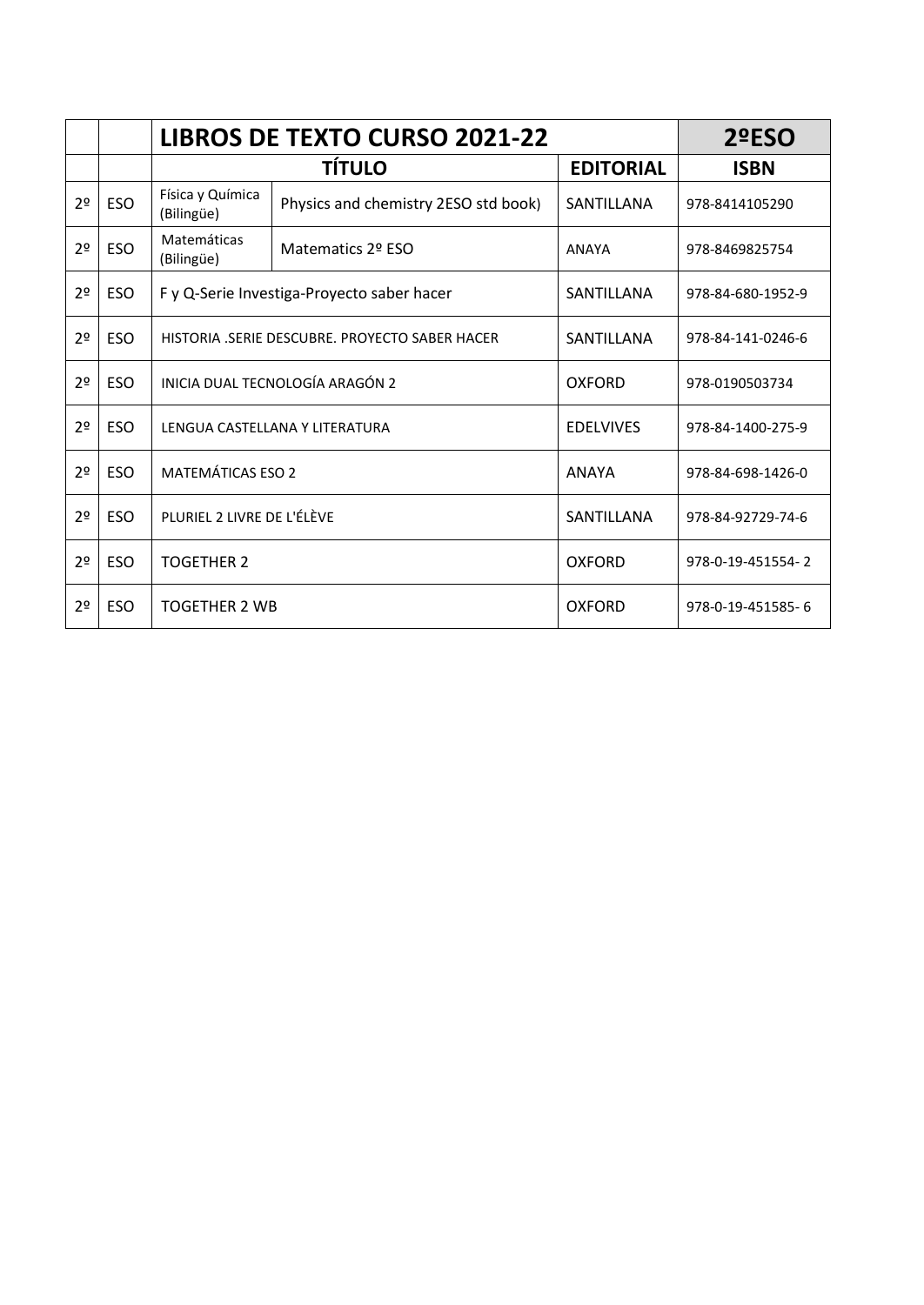|                   | <b>LIBROS DE TEXTO CURSO 2021-22</b>     | <b>PMAR1</b>      |                   |
|-------------------|------------------------------------------|-------------------|-------------------|
|                   | <b>TÍTULO</b>                            | <b>EDITORIAL</b>  | <b>ISBN</b>       |
| PMAR 1            | <b>ESO TECNOL EL TRABAJO S CONSTRUYE</b> | SANTILLANA        | 978-84-680-2827-9 |
| PMAR 1            | <b>ESO TECNOL ELECTRIC S CONSTRUYE</b>   | SANTILLANA        | 978-84-680-2826-2 |
| PMAR <sub>1</sub> | Ámb-Cientí.Matem-Progr.Mejor             | <b>BRUÑO</b>      | 978-84-6961-415-0 |
| PMAR 1            | Progr. mejora ámbito lingüístico         | <b>BRUÑO</b>      | 978-846-9614-17-4 |
| PMAR 1            | Burlington Teamwork ESO2 Student's Book  | <b>BURLINGTON</b> | 978-9925-30-462-2 |
| PMAR 1            | Burlington Teamwork ESO2 Workbook        | <b>BURLINGTON</b> | 978-9925-30-463-9 |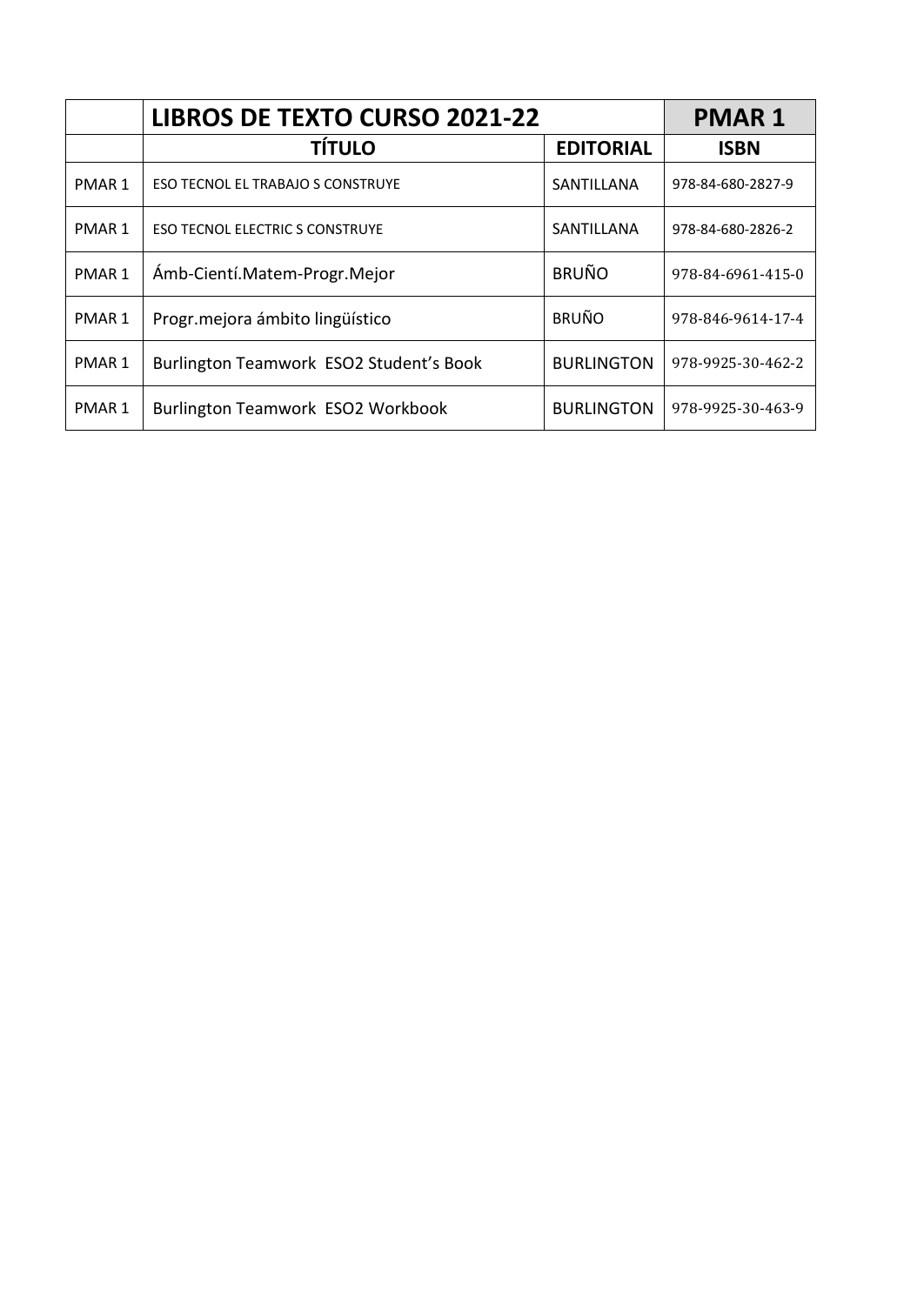|              | <b>LIBROS DE TEXTO CURSO 2021-22</b>                 | 3ºESO               |                   |
|--------------|------------------------------------------------------|---------------------|-------------------|
| <b>NIVEL</b> | <b>TÍTULO</b>                                        | <b>EDITORIAL</b>    | <b>ISBN</b>       |
| 3º ESO       | BIOLOGÍA Y GEOL. Inicia dual.                        | <b>OXFORD</b>       | 978-84-673-7932-7 |
| 3º ESO       | Cultura Clásica 3º. Savia                            | <b>SM</b>           | 978-84-675-8887-3 |
| 3º ESO       | FÍSICA Y QUIMICA                                     | Oxford              | 978-84-673-9831-1 |
| 3º ESO       | PLURIEL 3 LIVRE DE L'ÉLÈVE                           | SANTILLANA          | 978-84-92729-38-8 |
| 3º ESO       | GEOGRAFÍA HISTORIA 3 (Aragón)                        | <b>Vivens Vives</b> | 978-84682-3554-7  |
| 3º ESO       | INICIA DUAL TECNOLOGÍA ARAGÓN 3                      | <b>OXFORD</b>       | 978-01-9051-394-8 |
| 3º ESO       | LENGUA CASTELLANA Y LITERATURA                       | Edelvives           | 978-84-2639-903-8 |
| 3º ESO       | MAT. ORIENT. ENS. ACADÉMICAS ESO 3                   | <b>EDELVIVES</b>    | 978-84-263-9914-4 |
| 3º ESO       | MAT. ORIENT. ENS. APLICADAS ESO 3                    | <b>ANAYA</b>        | 978-84-678-5216-5 |
| 3º ESO       | <b>TOGETHER 3</b>                                    | <b>OXFORD</b>       | 978-019-451555-9  |
| 3º ESO       | <b>TOGETHER 3 WB</b>                                 | OXFORD              | 978-019-451587-0  |
| 3º ESO       | INICIACION A LA ACTIVIDAD<br>ECONÓMICA Y EMPRESARIAL | Mc Graw-Hill        | 978-84-486-1430-0 |
| 3º ESO-BRIT  | <b>INICIA TECHN</b>                                  | <b>OXFORD</b>       | 978-0190513986    |
| 3º ESO-BRIT  | <b>INICIA BIOL &amp; GEOLO</b>                       | <b>OXFORD</b>       | 978-8467308334    |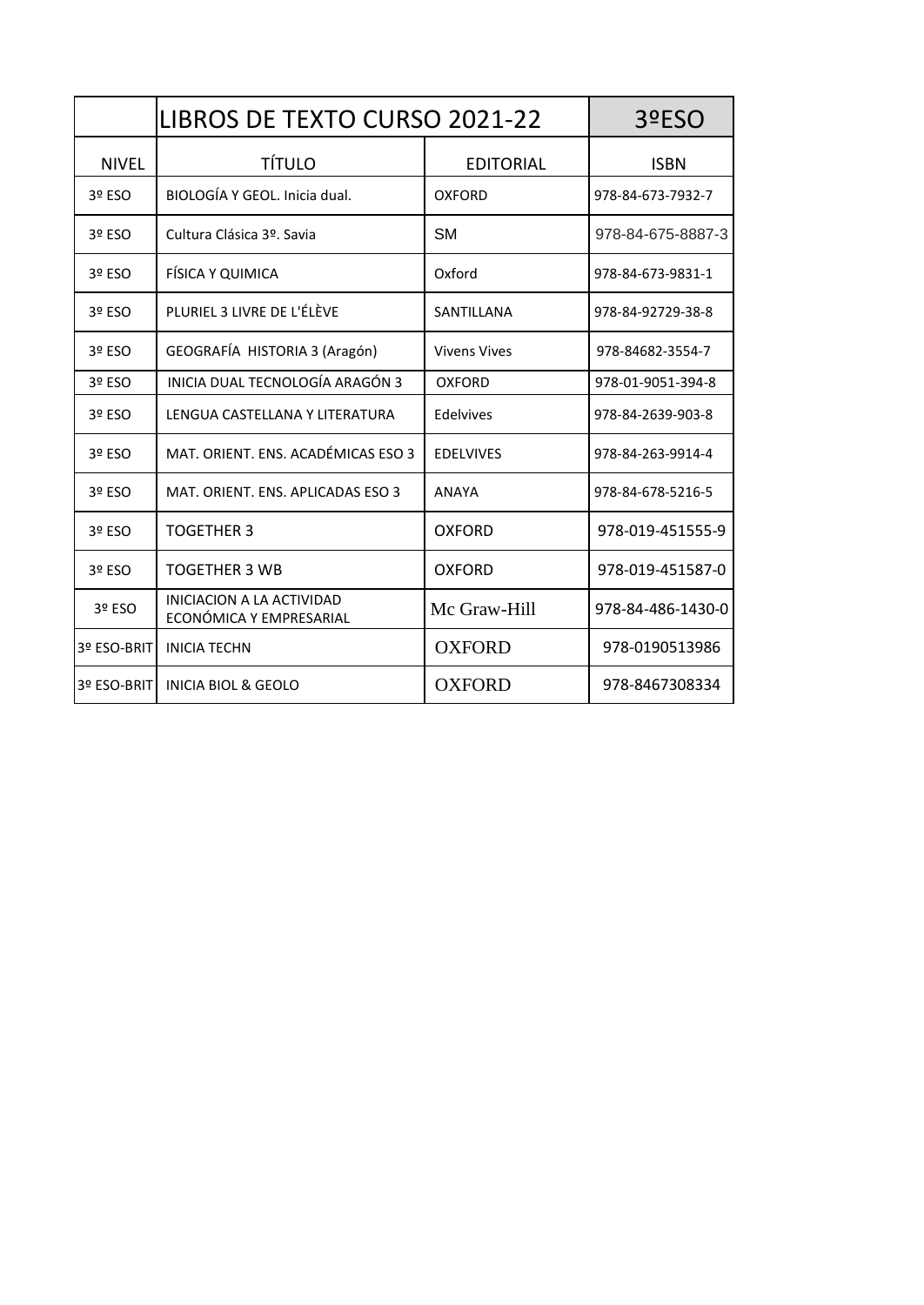|                   | LIBROS DE TEXTO CURSO 2021-22                                |                   | <b>PMAR 2</b>     |
|-------------------|--------------------------------------------------------------|-------------------|-------------------|
| <b>NIVEL</b>      | <b>TÍTULO</b>                                                | <b>EDITORIAL</b>  | <b>ISBN</b>       |
| PMAR <sub>2</sub> | ESO TECNOL MECÁNICA S CONSTRUYO                              | <b>SANTILLANA</b> | 978-84-680-3173-6 |
| PMAR <sub>2</sub> | ESO TECNOL ELECTRÓNICA S CONSTRUYE                           | <b>SANTILLANA</b> | 978-84-680-2834-7 |
| PMAR <sub>2</sub> | Burlington Teamwork ESO3 Student's<br><b>Book</b>            | <b>BURLINGTON</b> | 978-9925-30-468-4 |
| PMAR <sub>2</sub> | Burlington Teamwork ESO3 Workbook                            | <b>BURLINGTON</b> | 978-9925-30-469-1 |
| PMAR <sub>2</sub> | Ámb-Cientí.Matem-Progr.Mejor                                 | <b>BRUÑO</b>      | 978-84-6961-419-8 |
| PMAR 2            | Programa de mejora. Ámbito Lingüística<br>y Social. Nivel II | <b>BRUÑO</b>      | 978-84-696-1421-1 |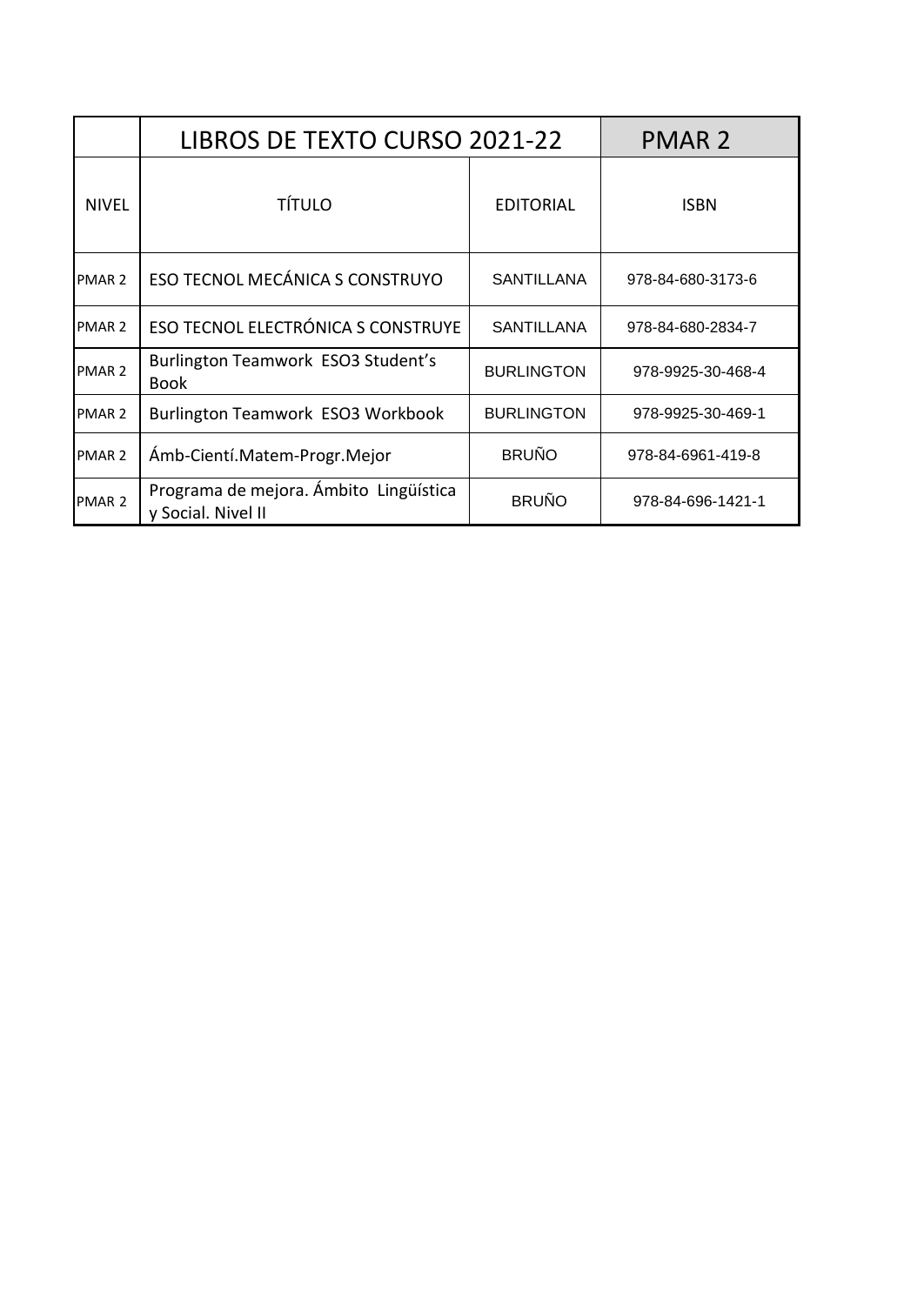|             |                  | <b>LIBROS DE TEXTO CURSO 2021-22</b>          |                   | 4ºESO              |
|-------------|------------------|-----------------------------------------------|-------------------|--------------------|
|             |                  | <b>TÍTULO</b>                                 | <b>EDITORIAL</b>  | <b>ISBN</b>        |
| 4º          | <b>ESO</b>       | BIOL.Y GEOL. Inicia dual.                     | <b>OXFORD</b>     | 978-01-905-0263-8  |
| 4º          | <b>ESO</b>       | C'EST À DIRE LYCÉE A2                         | SANTILLANA        | 978-84-92729-66-1  |
| 4º          | <b>ESO</b>       | <b>CULTURA CIENTÍFICA</b>                     | <b>EDELVIVES</b>  | 978-84-140-0314-5  |
| 4º          | <b>ESO</b>       | Economía (Andrés Cabrera Bautista)            | SM.               | 978-84-675-8691-6  |
| 4º          | <b>ESO</b>       | FISICA Y QUIMICA inicia DUAL                  | <b>OXFORD</b>     | 978-01-905-0252-2  |
| 4º          | <b>ESO</b>       | <b>GEO.E HIST. APRENDER ES CRECER</b>         | <b>ANAYA</b>      | 978-84-698-1099-6  |
| 4º          | <b>ESO</b>       | LATÍN. Serie Interpreta                       | SANTILLANA        | 978-84-8305-646-2  |
| 4º          | <b>ESO</b>       | LENGUA CASTELLANA Y LITERATURA                | Edelvives         | 978-84-1400-294-0  |
| 4º          | <b>ESO</b>       | MAT. ORIENT. ENS. ACADÉMICAS                  | <b>ANAYA</b>      | 978-84-698-1069-9  |
| 4º          | <b>ESO</b>       | MAT. ORIENT. ENS. APLICADAS                   | <b>ANAYA</b>      | 978-84-698-1072-9  |
| 4º          | <b>ESO</b>       | <b>TOGETHER 4</b>                             | <b>OXFORD</b>     | 978-019-451557-3   |
| 4º          | <b>ESO</b>       | <b>TOGETHER 4 WB</b>                          | <b>OXFORD</b>     | 978-019-451589-4   |
| 4º          | ESO-<br>Agrupado | Teamwork ESO 4Student's Book                  | <b>BURLINGTON</b> | 978-9925-30-474-5  |
| 4º          | ESO-<br>Agrupado | Teamwork ESO 4 Workbook                       | <b>BURLINGTON</b> | 978-9925-30-475-2  |
| 4º          | <b>ESO</b>       | TECNOLOGÍA - SERIE CONSTRUYE                  | SANTILLANA        | 978-84-680-3019-7  |
| 4º          | <b>ESO</b>       | Cultura Clásica 4º. Savia                     | <b>SM</b>         | 978-84-675-87003-6 |
| 4º          | ESO              | Iniciativa Activ.Emprend. y Empresarial       | SANTILLANA        | 978-84-680-18775   |
| $4^{\circ}$ | <b>ESO</b>       | Ciencias Aplicadas a la actividad profesional | <b>OXFORD</b>     | 978-01-905-0804-3  |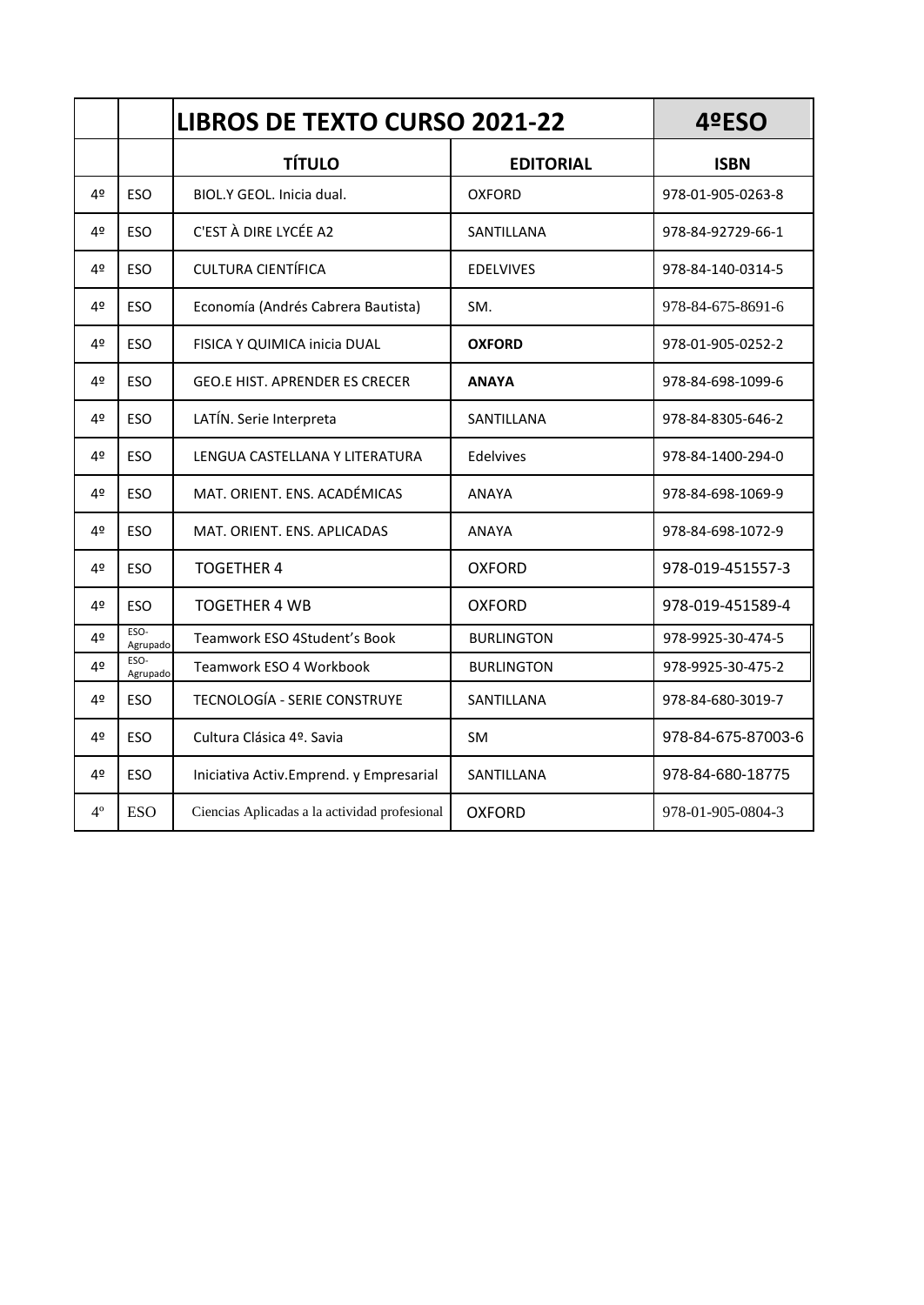|                |             | <b>LIBROS DE TEXTO CURSO 2021-22</b> |                             | 1ºBachiller       |
|----------------|-------------|--------------------------------------|-----------------------------|-------------------|
|                |             | <b>TÍTULO</b>                        | <b>EDITORIAL</b>            | <b>ISBN</b>       |
| 1 <sup>°</sup> | <b>Bach</b> | ANATOMOFISIOLOGÍA Y PATOL PARANINFO  |                             | 978-84-9732-875-3 |
| 1 <sup>°</sup> | <b>Bach</b> | <b>CULTURA CIENTÍFICA 1</b>          | Instrucciones en Septiembre |                   |
| 1 <sup>°</sup> | Bach        | <b>IEconomía</b>                     | Sin libro                   |                   |
| 1 <sup>°</sup> | <b>Bach</b> | <b>FISICA Y QUIMICA</b>              | <b>EDEBE</b>                | 978-84-683-2059-5 |
| 1 <sup>°</sup> | <b>Bach</b> | Griego                               | Editex                      | 978-8497714624    |
| 1 <sup>°</sup> | Bach        | HªMUNDO CONTEMPORANEO                | <b>SANTILLANA</b>           | 978-84-680-1330-5 |
| 1 <sup>°</sup> | <b>Bach</b> | INGLÉS - KEY 1 SB 2ED                | <b>OXFORD</b>               | 9780194832564     |
| 1 <sup>°</sup> | <b>Bach</b> | Latín                                | Edebé                       | 978-8468320694    |
| 1 <sup>°</sup> | <b>Bach</b> | <b>MATEMÁTICAS CCSS I</b>            | <b>EDITEX</b>               | 978-84-907-8504-1 |
| 1 <sup>°</sup> | <b>Bach</b> | <b>MATEMÁTICAS I</b>                 | <b>EDITEX</b>               | 978-84-9078-503-4 |
| 1 <sup>°</sup> | <b>Bach</b> | <b>FRANCÉS</b>                       | Instrucciones en Septiembre |                   |
| 1 <sup>°</sup> | <b>Bach</b> | Lengua Castellana y Literatura       | Instrucciones en Septiembre |                   |
| 1 <sup>0</sup> | <b>Bach</b> | Literatura Universal                 | <b>APUNTES</b>              |                   |
| 1 <sup>°</sup> | <b>Bach</b> | DIBUJO TÉCNICO I. SAVIA              | <b>SM</b>                   | 978-84-675-7659-7 |
|                |             |                                      |                             |                   |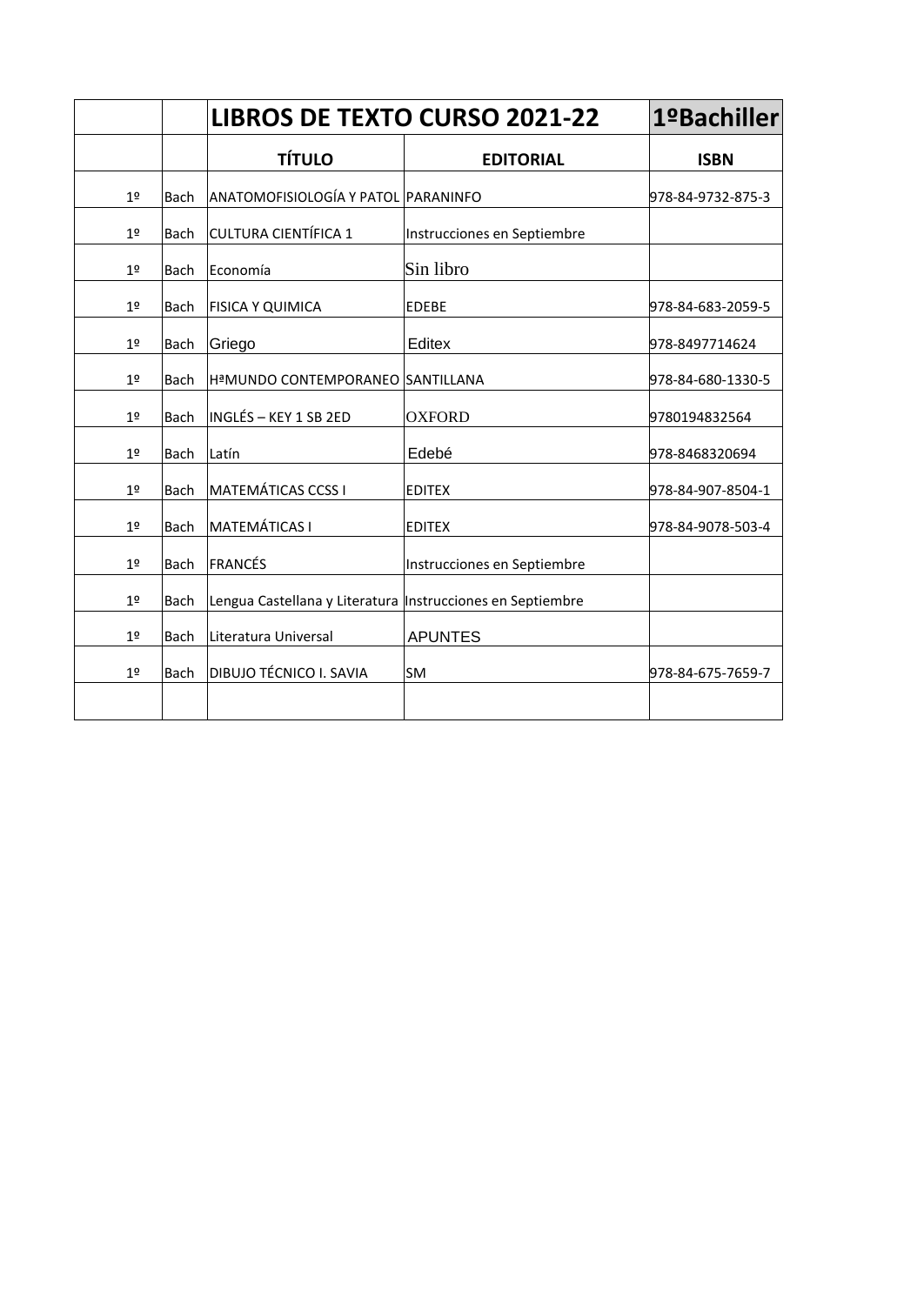|                |             | <b>LIBROS DE TEXTO CURSO 2021-22</b>                   |                                                         | 2º Bachiller      |
|----------------|-------------|--------------------------------------------------------|---------------------------------------------------------|-------------------|
|                |             | <b>TÍTULO</b>                                          | <b>EDITORIAL</b>                                        | <b>ISBN</b>       |
| 22             | BACH.       | FÍSICA                                                 | <b>EDEBE</b>                                            | 978-84-683-1768-7 |
| 2 <sup>0</sup> | BACH.       | HISTORIA DE ESPAÑA                                     | <b>VICENS VIVES</b>                                     | 978-84-682-3579-0 |
| 20             | <b>BACH</b> | LENGUA CASTELLANA Y LITERATURA                         |                                                         |                   |
| 2 <sup>0</sup> | <b>BACH</b> | <b>MATEMÁTICAS CCSS II</b>                             | <b>EDITEX</b>                                           | 978-84-9078-766-3 |
| 2 <sup>0</sup> | BACH.       | <b>MATEMÁTICAS II</b>                                  | <b>EDITEX</b>                                           | 978-84-9078-765-6 |
| 2 <sup>0</sup> | <b>BACH</b> | INGLÉS KEY 2 SB 2ED                                    | <b>OXFORD</b>                                           | 978-01-9483-2588  |
| 22             | BACH.       | QUÍMICA                                                | <b>EDEBE</b>                                            | 978-84-683-1723-6 |
| 2 <sup>0</sup> | BACH.       | Biología.                                              | Instrucciones en septiembre                             |                   |
| 2 <sup>0</sup> | BACH.       | Ciencias de Tierra y Medioambiente.                    |                                                         |                   |
| 20             | BACH.       | Economía de la Empresa(I. Romera y C.<br>Palacios) (2) | Copy Center Digital<br>Licencia Creative<br>Commons (2) | 978-84-16589-21-0 |
| 20             | BACH.       | FAG - Fundamentos de Admon y<br>Gesti                  | Sin libro                                               |                   |
| 2 <sup>0</sup> | BACH.       | <b>FRANCÉS</b>                                         | Instrucciones en Septiembre                             |                   |
| 2 <sup>0</sup> | BACH.       | Hº DEL ARTE.                                           | Instrucciones en Septiembre                             |                   |
| 2 <sup>0</sup> | BACH.       | Gª DE ESPAÑA.                                          | Instrucciones en Septiembre                             |                   |
| 2 <sup>0</sup> | BACH.       | DIBUJO TÉCNICO. SAVIA                                  | <b>SM</b>                                               | 978-84-675-8720-3 |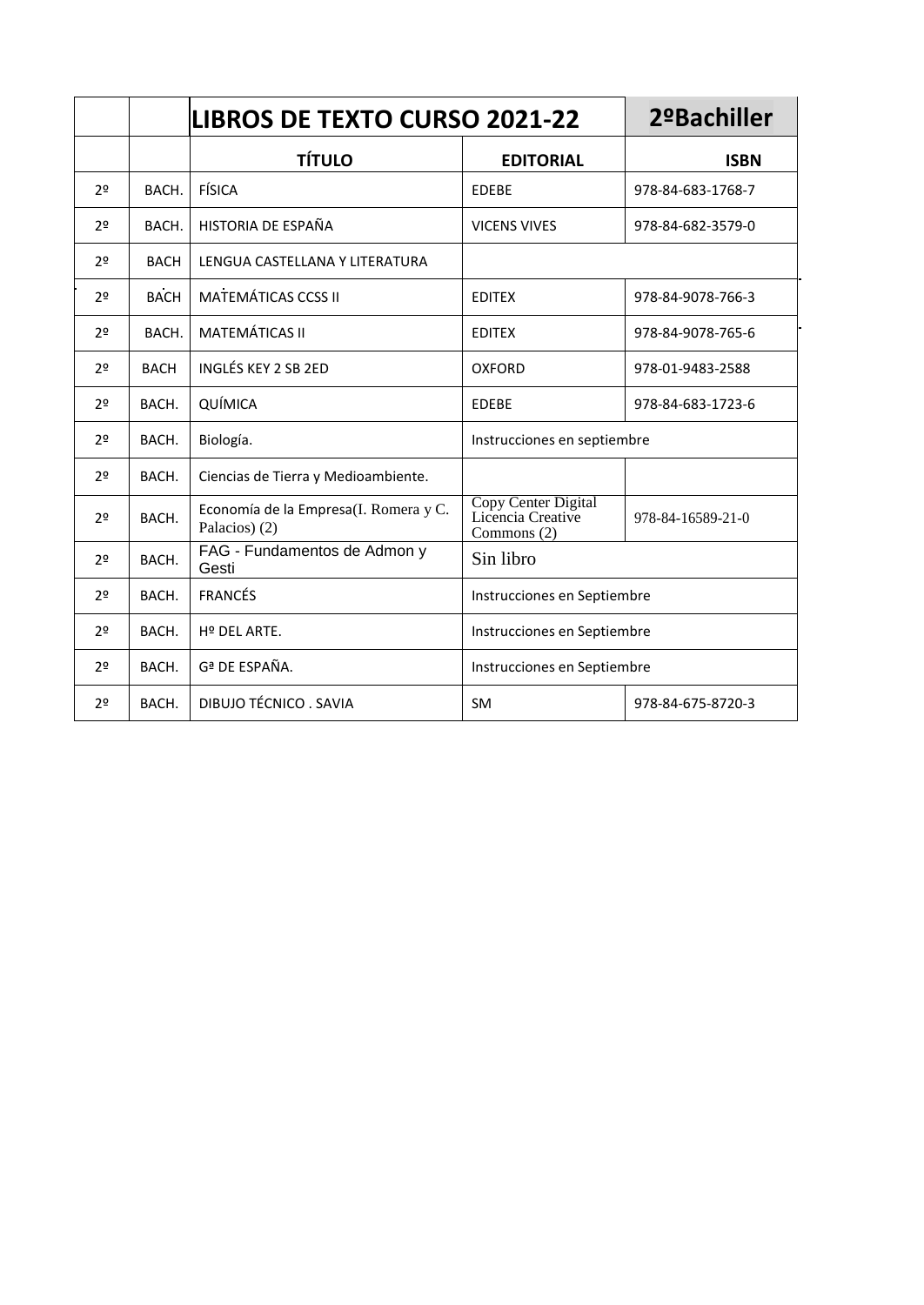|                |                   | <b>LIBROS DE TEXTO CURSO 2021-22</b>                         |                   |                   |  |
|----------------|-------------------|--------------------------------------------------------------|-------------------|-------------------|--|
|                |                   | <b>TÍTULO</b>                                                | <b>EDITORIAL</b>  | <b>ISBN</b>       |  |
| 1 <sup>°</sup> | PAI <sub>1</sub>  | TEAMWORK ESO 1 Student's Book                                | <b>BURLINGTON</b> | 978-9925-30-457-8 |  |
| 1 <sup>°</sup> | PAI <sub>1</sub>  | <b>TEAMWORK ESO 1 Workbook</b>                               | <b>BURLINGTON</b> | 978-9925-30-509-4 |  |
| 2 <sup>o</sup> | PMAR <sub>1</sub> | Burlington Teamwork ESO2 Student's Book                      | <b>BURLINGTON</b> | 978-9925-30-462-2 |  |
| 2 <sup>o</sup> | PMAR <sub>1</sub> | Burlington Teamwork ESO2 Workbook                            | <b>BURLINGTON</b> | 978-9925-30-463-9 |  |
| 3 <sup>o</sup> | <b>PMAR 2</b>     | Burlington Teamwork ESO3 Student's Book                      | <b>BURLINGTON</b> | 978-9925-30-468-4 |  |
| 3 <sup>o</sup> | <b>PMAR 2</b>     | <b>BUILD UP 3 BASIC PRACTICE</b>                             | <b>BURLINGTON</b> | 978-996-348013-5  |  |
| 3 <sup>o</sup> | <b>PMAR 2</b>     | Programa de mejora. Ámbito Lingüística y<br>Social. Nivel II | <b>BRUÑO</b>      | 978-84-696-1421-1 |  |
| 4º             | <b>DIVERSIFI</b>  | Burlington Teamwork ESO4 Student's Book                      | <b>BURLINGTON</b> | 978-9925-30-474-5 |  |
| 4º             | <b>DIVERSIFI</b>  | Burlington Teamwork ESO4 Workbook                            | <b>BURLINGTON</b> | 978-9925-30-475-2 |  |